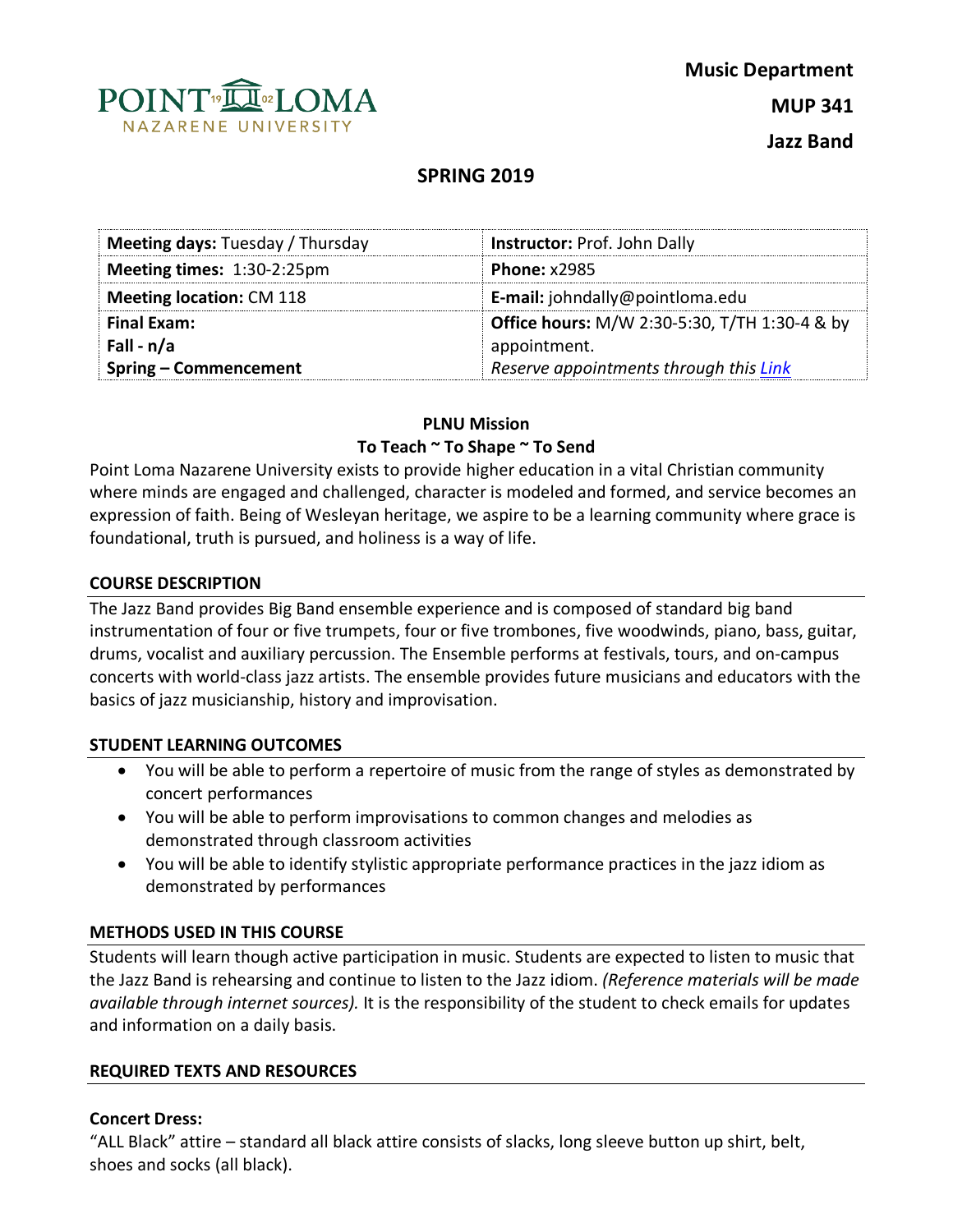"Business Jazz" – Can consist of a suit or other formal wear with the goal of being individual, but cohesive as a group. Dark suits and ties are the norm.

### **Music:**

The department provides music and folders.

Please understand that you will be responsible to replace any missing or damaged selections. Please have a pencil out at each rehearsal.

### **COURSE SCHEDULE**

Weekly Schedule: Rehearsal – Monday 6:00-8:30pm / Sectionals – Set by each section.

*NOTE: Since we only meet once a week, we meet every Monday, regardless of school holidays.*

| Spring Semester - Jazz Band |           |                                                                 |                   |  |
|-----------------------------|-----------|-----------------------------------------------------------------|-------------------|--|
| Tuesday                     | 1/8/2019  | <b>First Spring Rehearsal</b><br>6-830pm<br>(Monday on Tuesday) |                   |  |
| Monday                      | 1/21/2019 | MLK Rehearsal (We rehearse)                                     | 6-830pm           |  |
| Saturday                    | 2/2/2019  | Spring Retreat - TBD                                            | TBD               |  |
| Monday                      | 2/25/2019 | <b>Combined Concert "2 not 1"</b>                               | 7:30PM (Call 6pm) |  |
| Monday                      | 3/18/2019 | Jazz Rehearsal in Crill Hall                                    | $6 - 8:30$ pm     |  |
| Saturday                    | 3/23/2019 | Jazz at the Point Festival and Concert                          | <b>ALL DAY</b>    |  |
| Saturday                    | 3/30/2019 | Recording Session in Crill TBD                                  | $10-2pm$          |  |
| Monday                      | 4/15/2019 | Recording Session in Crill TBD                                  | $5-9pm$           |  |

### **SECTIONALS**

It is expected that each section meet a minimum of one hour a week. Sectionals require **ALL MEMBERS** of the section be present to count toward the weekly requirement. The success of sectionals will determine the success of the ensemble. Section leaders will be assigned and expected to establish a specific time each week that ALL of the members can meet to work on assigned sections**.** 

### **ATTENDANCE PHILOSOPHY**

As a performance ensemble, you will be asked to commit to more than a traditional one-unit course. A lot of work is put into balancing the number of rehearsals and concerts we have in a semester. We depend on you to be at EVERY rehearsal on time and ready to play. The expectation is perfect attendance. Thus, we expect that you will not plan study groups, work, excursions, etc. during rehearsals.

## **ATTENDANCE AND PARTICIPATION (DEPT ADOPTED)**

Students will be advised each term of the schedule of specific ensemble performance obligations they are expected to meet; missing a scheduled performance will result in 1-3 full grades lower *(see Attendance/Participation Policy below).* It is expected that the ensemble performances will take precedence over outside commitments. Students may only petition an absence penalty for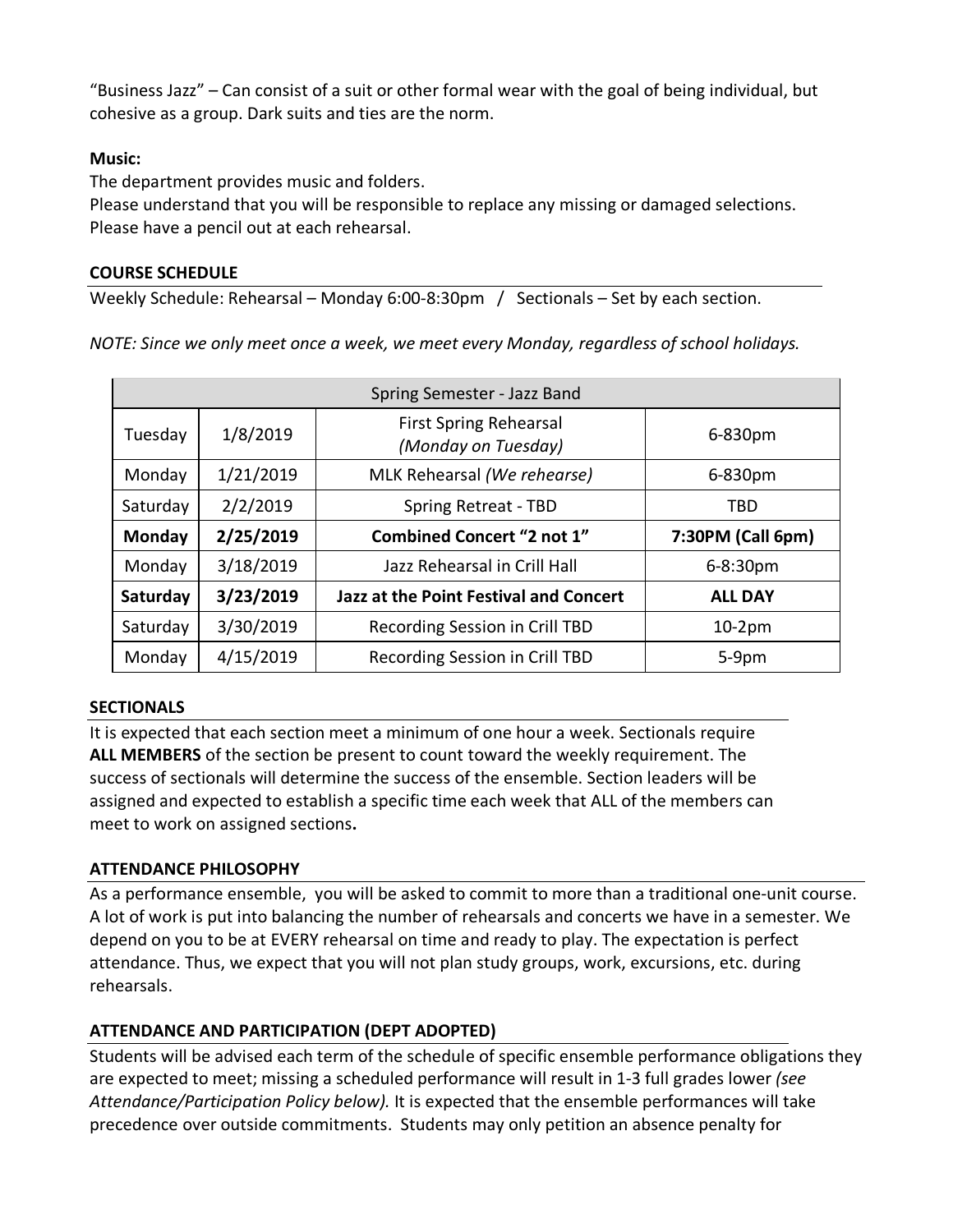circumstances that are beyond their control such as sickness and personal family matters. It is expected that the student will communicate circumstances immediately.

1. Ensemble grades are based on attendance, attitude, and achievement. Students are required and expected to perform to the utmost of their ability, displaying a professional attitude in rehearsals and concerts.

2. Absences due to illness or of a personal nature should be cleared with the conductor of your assigned ensemble. Requests due to personal injury must be accompanied by medical documentation. Timely reporting will help students to avoid penalties due to absence from rehearsals or concerts.

3. At their discretion, conductors may excuse students from rehearsals or concerts for PLNU activities.

4. At their discretion, conductors will have a choice of lowering up to three full grade for missing a performance event. For example, a missed performance for service club may only be docked by one grade while a spring concert would bring a grade down by three full letter grades.

5. Failure to meet the basic guidelines above may result in a student forfeiting their scholarship.

This policy above, instituted by the PLNU Music Department states the minimum requirement for all courses. Individual professors **do not** have the option of establishing a more lenient policy; they may, however, establish a more rigorous policy, which is to be described in their course syllabus. See Academic Policies in the undergrad student catalog for information on withdraws and drops.

### **PLNU ATTENDANCE AND PARTICIPATION POLICY**

Regular and punctual attendance at all classes is considered essential to optimum academic achievement. If the student is absent from more than 10 percent of class meetings (three sessions), the faculty member can file a written report, which may result in de-enrollment. If the absences exceed 20 percent (six sessions), the student may be de-enrolled without notice until the university drop date or, after that date, receive the appropriate grade for their work and participation. See Academic Policies in the Undergraduate Academic Catalog.

#### **ASSESSMENT AND GRADING**

Two percent will be deducted for each unexcused tardy. Six percent will be deducted for each unexcused absence from rehearsal. Students are to notify me before an absence or tardy occurs so that the absence/tardy can be excused. There will be no penalty for excused absences or tardies.

| Attendance and Participation   70% |     |
|------------------------------------|-----|
| <b>Practical Assignments</b>       | 30% |

### **CELL PHONE POLICY**

Cell phones distract both you and the students around you. Since music rehearsals require full attention throughout, cell phones need to be put away. For each infraction, 4% will be deducted from your final grade.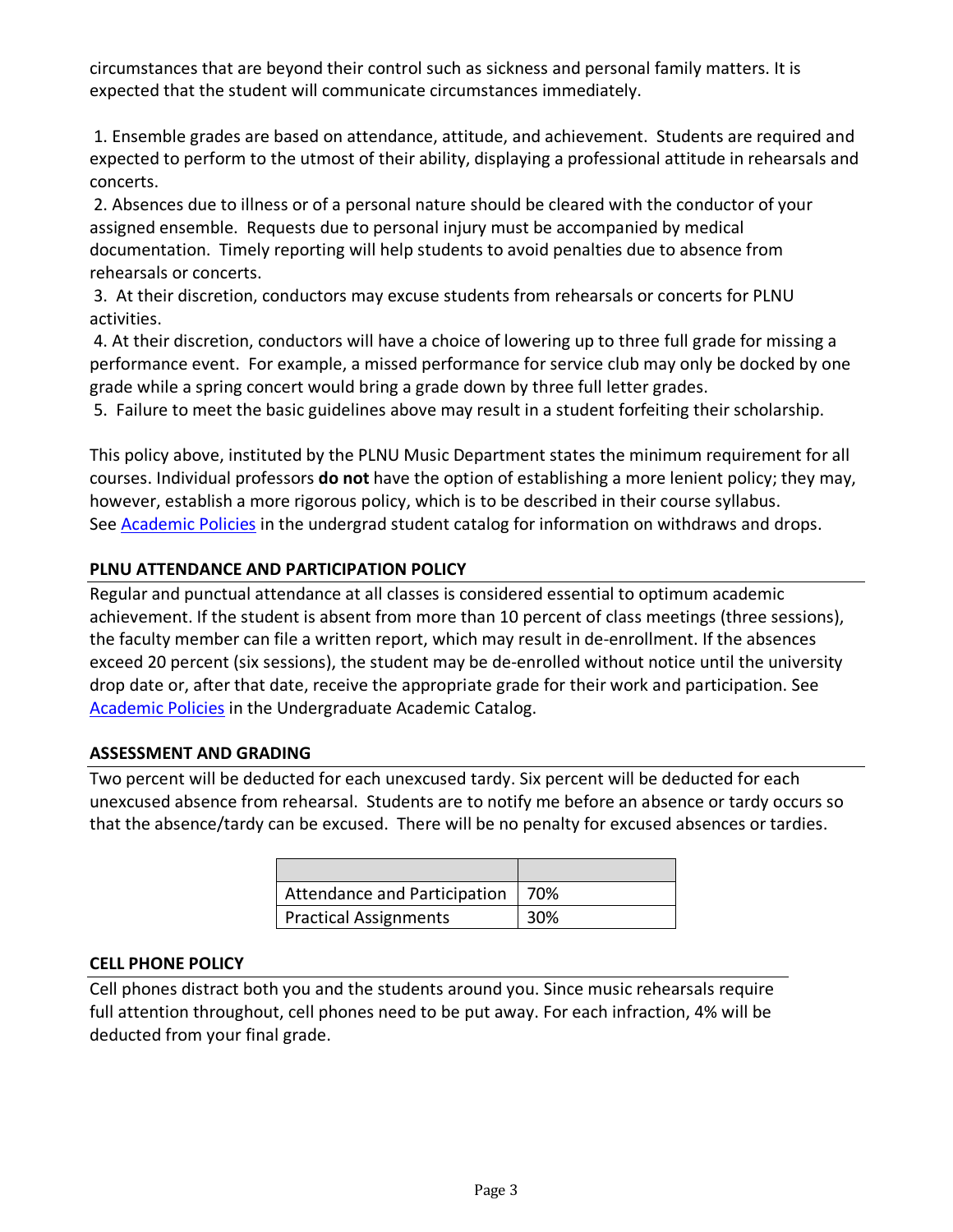#### **PRIVATE LESSONS**

*One of the best ways to become a better player is to be actively involved in a private studio. Although music majors/minors, scholarship recipients and performance award recipients may be required to take lessons; I encourage all students to consider joining a studio regardless of your major. If you have room in your schedule, lessons are a great deal. If your schedule reads "MUA000 audition first week" you have a holding line that has you pat for lessons. You will need to drop that class and add the correct number for your lessons.* 

| <b>Adjunct Name</b>  | Email                    | Phone        | Instrument(s)                 |
|----------------------|--------------------------|--------------|-------------------------------|
| Mark Shannon         | spfmarcato@aol.com       | 415-786 6094 | Sax, Clarinet                 |
| John Wilds           | trombacelt@aol.com       | 619-696-9324 | Trumpet                       |
| Brian O'Donnell      | trombone.brian@gmail.com | 760-420-5409 | Trombone / Euphonium          |
| lan Cler             | icler@pointloma.edu      |              | Guitar                        |
| Andy Watkins         | andwat82@gmail.com       | 773-458-0627 | <b>Drumset and Percussion</b> |
| <b>Bob Mangnuson</b> | bobmagnusson@cox.net     |              | <b>Bass</b>                   |

*It is your responsibility to contact the appropriate instructor immediately.* 

#### **USE OF TECHNOLOGY**

Point Loma Nazarene University encourages the use of technology for learning, communication, and collaboration. It is each student's responsibility to check his or her PLNU email on a daily basis.

#### **CELL PHONE POLICY**

Cell phones distract both you and the students around you. Since music rehearsals require full attention throughout, cell phones need to be put away. For each infraction, 4% will be deducted from you final grade.

#### **INSTRUCTOR AVAILABILITY**

Reserve appointments through this Link. I also have an open door policy. If you drop by my office and I am available, please come in.

#### **FINAL EXAMINATION POLICY**

Successful completion of this class requires taking the final examination **on its scheduled day**. There will be no Final for the Fall. Commencement is considered the final for the spring.

#### **PLNU COPYRIGHT POLICY**

Point Loma Nazarene University, as a non-profit educational institution, is entitled by law to use materials protected by the US Copyright Act for classroom education. Any use of those materials outside the class may violate the law.

#### **PLNU ACADEMIC HONESTY POLICY**

Students should demonstrate academic honesty by doing original work and by giving appropriate credit to the ideas of others. Academic dishonesty is the act of presenting information, ideas, and/or concepts as one's own when in reality they are the results of another person's creativity and effort. A faculty member who believes a situation involving academic dishonesty has been detected may assign a failing grade for that assignment or examination, or, depending on the seriousness of the offense, for the course. Faculty should follow and students may appeal using the procedure in the